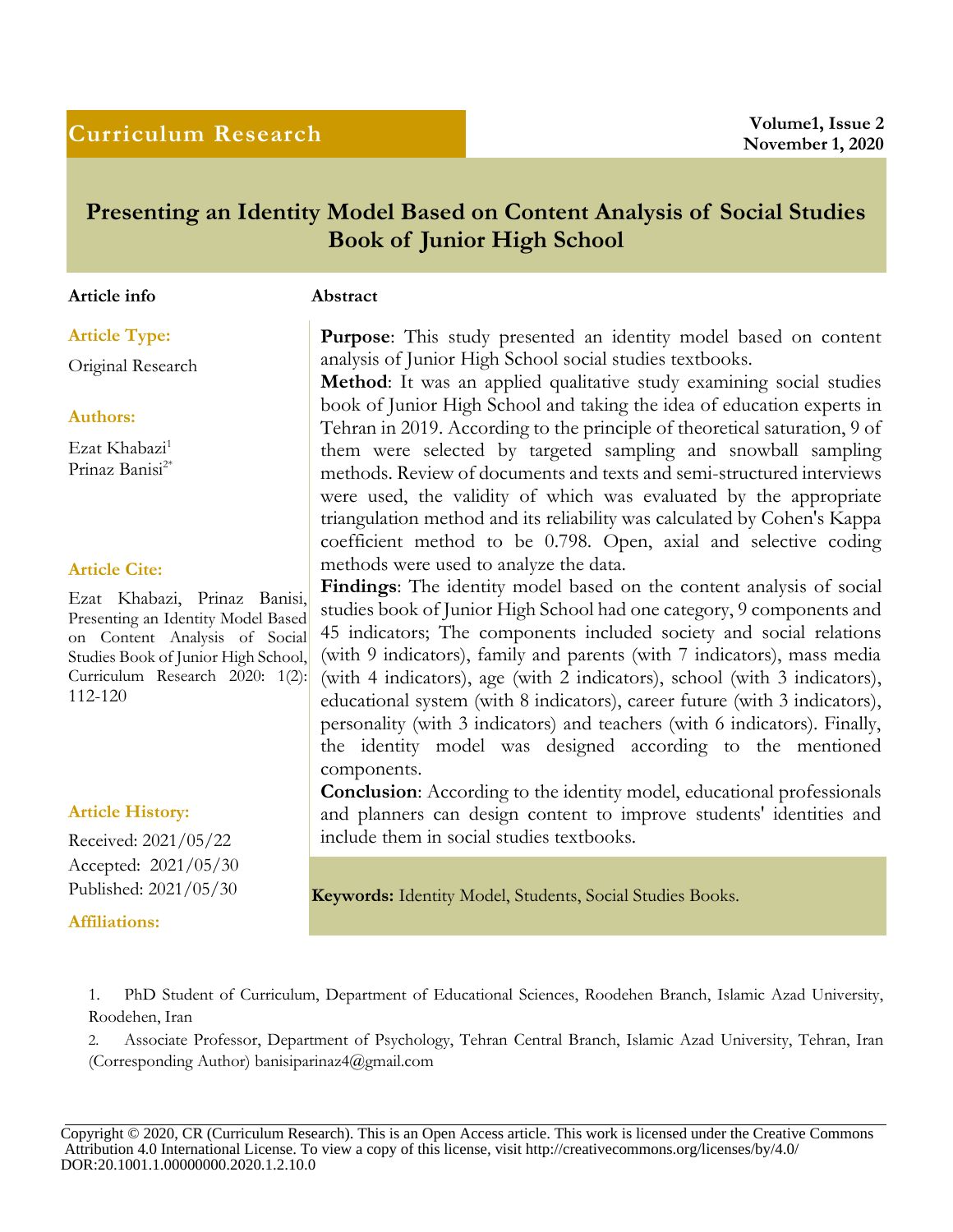# **Introduction**

Adolescence is a sensitive period of human life due to the formation of identity and is a good opportunity for the growth and flourishing of potential abilities and talents (Chea, Gursoy & Balkaya-Ince, 2021). Adolescents face an identity crisis. Identity means a person's perception of unity and coherence between past, present and future composed of a set of values and beliefs to which one adheres (Penner, Gambin & Sharp, 2019). Identity formation is a process that continues throughout life, but its study is important because of fertility, creativity, and the need for independence during adolescence (Kessler, Hinkle, Moyers & Silverberg, 2020).

Identity is a sense of distinction, continuity and personal independence that is formed in the cultural and social context of society and reflects the feelings and attitudes of individuals (Browne, Wall, Batt & Bennett, 2018). It is a set of characteristics and signs in the material, biological, cultural, social and psychological domains distinguishing one person from another, a group from another group or a culture from another culture (Hu & Dai, 2021).

If the adolescent's identity is formed in the time and cultural context as a result of appropriate experiences and correct behaviors, and he knows himself and distinguishes himself from others, his mental balance is guaranteed, otherwise he will suffer from identity crisis and his mental balance will be disturbed (Metzger & Duening, 2021). The formation of a desirable identity is associated with mental health, and proper identification and crisis resolution in the field of identity formation increases psychological adjustment, correct judgment and the ability to develop and flourish abilities (Clayton, Andrzejewski, Johns, Lowry & Ashley, 2019).

Identity is an umbrella term including all fields of humanities, especially social sciences which received special attention in these fields. Thus, identity in science and social studies means the perception and evaluation of the individual about himself from the perspective of society, as a result of which the individual becomes aware of his position, value and status from the perspective of others (Khabazi & Banisi, 2019). Nowadays, social studies is an important field of learning that discusses man and his interaction with different environments during different times and different aspects of this interaction (political, economic, cultural, environment, etc.) and covers different disciplines. In the Iranian educational system, the main approach of social studies books is the cultural-educational approach that tries to provide the grounds for individual and social education of children and adolescents in the context of elements based on naturalism. We want to train knowledgeable citizens who have independent internal government and respect for others, and who participate in political processes and make good and responsible decision-makers (Salavati, Maleki & Sohrabi, 2020). One of the important concepts in social sciences and psychology is the concept of identity, which has been considered as an interdisciplinary concept in various fields such as politics, culture, ethics, mysticism, economics, social sciences and psychology (Wiley & Berman, 2012). This concept is much more prominent in high school curricula that deal with adolescents who are in the process of developing their identity than in other levels of education (Sznitman, Zimmermann & Petegem). Due to the nature of the subject and the use of scientific disciplines such as history, geography and sociology, social studies textbooks are directly related to cultural heritage and social values. One of the objectives of this course is to train learners to live and behave responsibly in which identification plays an effective role (Pourshokri, Sharifian & Nasr Esfahani, 2020).

The identity model of students has been examined scarcely and no research has used the content analysis of social studies textbooks. For example, Abas Hashemi, Sharifi & Imani (2020) concluded that the multicultural identity model of elementary students includes teacher pedagogical factors, multicultural social competencies, learning patterns and methods, evaluation and participation, cognitive-emotional content of culture, educational tools, linguistic-religious cognition, social system cognition, development of multicultural literacy, knowledge of history and historical memory, cultural geography, formal education, explanation of multicultural attitudes and values, educational programs and multicultural affiliation. The results of Babaie, Bakhshian, Karimian & Saadatmehr (2019) showed that the factors related to the identification of high school students included family, personality, school, society, culture and media. According to Imamura & Zhang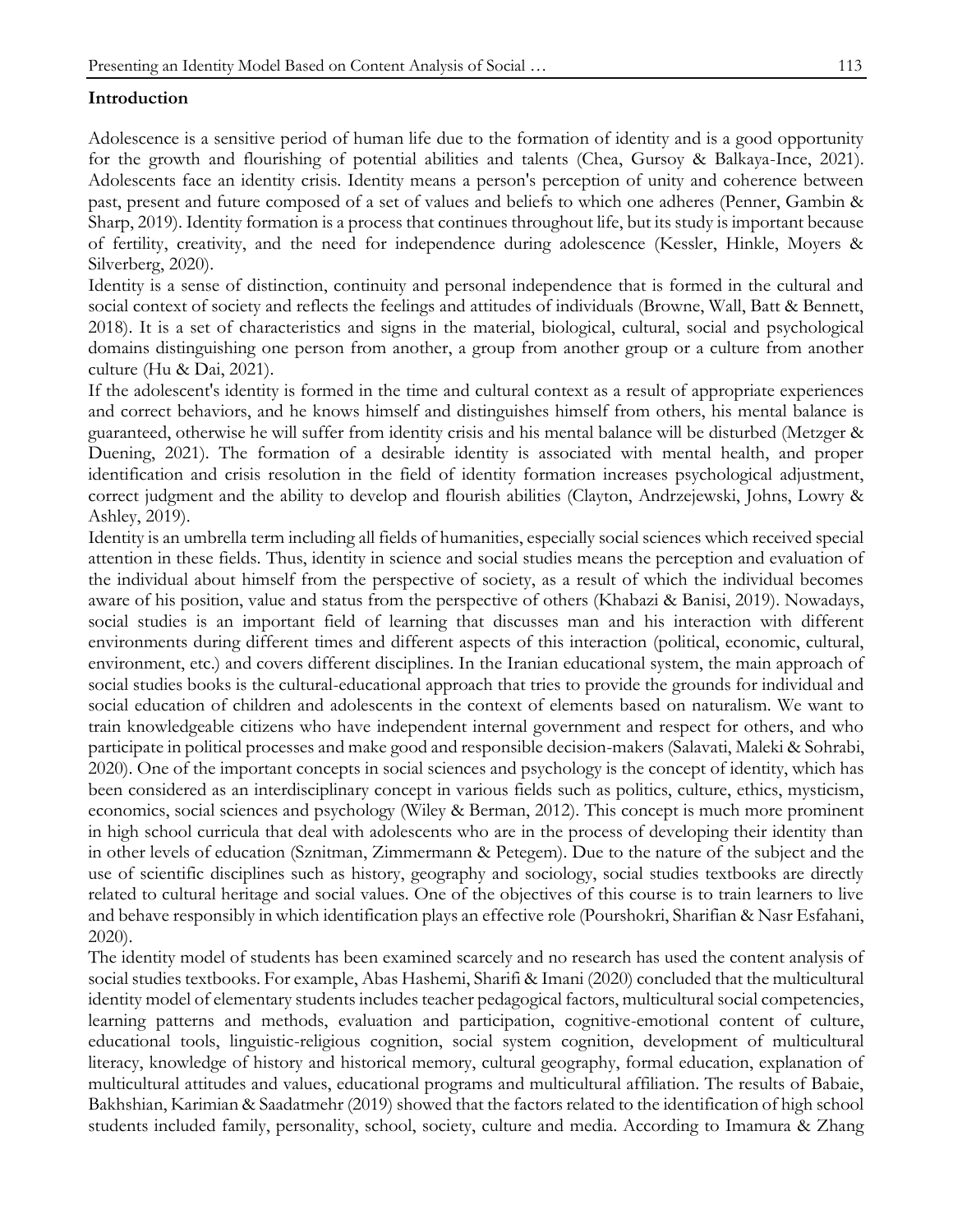(2014), identity has three dimensions: cognitive or awareness (degree of awareness or understanding of commonalities), emotional or desire (desire, interest and attraction within the group and a sense of commitment to it) and behavioral or readiness for action (preparation for action in a competitive and intergroup context). In another study, Haghighatian, Ghazanfari & Akbarabadi (2011) reported that national identity has emotional, cognitive and behavioral dimensions and is influenced by friends, family adherence to national customs, family nationalism, television and family familiarity with historical-national figures. The results of Dowran, Azadfallah, Fathi Ashtiani & Poorhossein (2011) showed that identity had six dimensions including commitment building, scope search, reflective search, commitment matching, in-depth search, and commitment review. In another study, Luycks, Schwartz, Berzonsky, Soenens, Vansteenkiste & Goossens (2008) introduced the five-dimensional model of identity, including commitment building, commitment matching, in-depth search, scope search, and reflection search.

Curriculum content and, above all, the content of the Junior High School social studies course play an important role in shaping identity. The national curriculum, as a comprehensive learning map, provides the context for a comprehensive, broad, and profound transformation in educational concepts and content. In addition, it seems that the education system has failed to transmit the teachings of identity. Cultural policymakers have neglected the mission of identifying and helping to shape identity by focusing on education, especially textbook teaching; So that students at the end of Junior High School do not have the right attitude and identity cohesion. Since social studies course and its books in Junior High School are the most relevant sources for the formation and cohesion of identity, so the present study was conducted to provide students' identity model based on content analysis of Junior High School social studies textbooks.

#### **Method**

It was an applied qualitative study examining social studies books of Junior High School using education experts' ideas in Tehran in 2019. Nine experts were selected by targeted sampling and snowball sampling methods according to the principle of theoretical saturation. In the purposeful sampling method, the researchers selected a number based on their knowledge of the experts in the field of education and in the snowball sampling method, the experts who were selected by the purposeful sampling method were asked to introduce other experts.

To conduct this research, first, the content of Junior High School social studies textbooks was examined in terms of identity and questions were designed by researchers to interview experts (Table 1). The training experts were then selected using target and snowball sampling methods and coordinated in person or by telephone to conduct interviews with them. At the specified time and place, the experts were interviewed using a semi-structured interview, and after obtaining their consent, all interviews were recorded and reviewed again to ensure that some information was not lost or destroyed in addition to noting important points. The selection criteria for experts included the minimum academic rank of associate professor, familiarity with the books of social studies Junior High School, having at least 20 years of teaching and research experience, and having at least three books and articles in the field of identity and curriculum planning. The average interview time with each of the experts lasted about 40 to 50 minutes, and before the interview, they agreed to conduct the interview and were assured of ethical points such as anonymity, confidentiality of personal information, etc.

In addition to reviewing documents and texts (social studies books of Junior High School), semi-structured interviews were used to collect data. The validity of the interviews was assessed using the appropriate triangulation method. Triangulation methods included data source triangulation (using multiple data sources in study or research), researcher triangulation (using more than one researcher to collect, analyze and interpret data) and theorizing (using multiple perspectives to interpret data). The validity of triangulation in this study was such that interview questions with two experts were examined and at the same time the study of theories, information sources and documents was used. The reliability of the interviews was calculated by Cohen's Kappa coefficient method to be 0.798, which was significant at a level less than 0.05. Because the coefficient of 0.40 to 0.60 indicates the average agreement rate, 0.60 to 0.80 indicates the significant agreement rate and above 0.80 indicates the excellent agreement rate.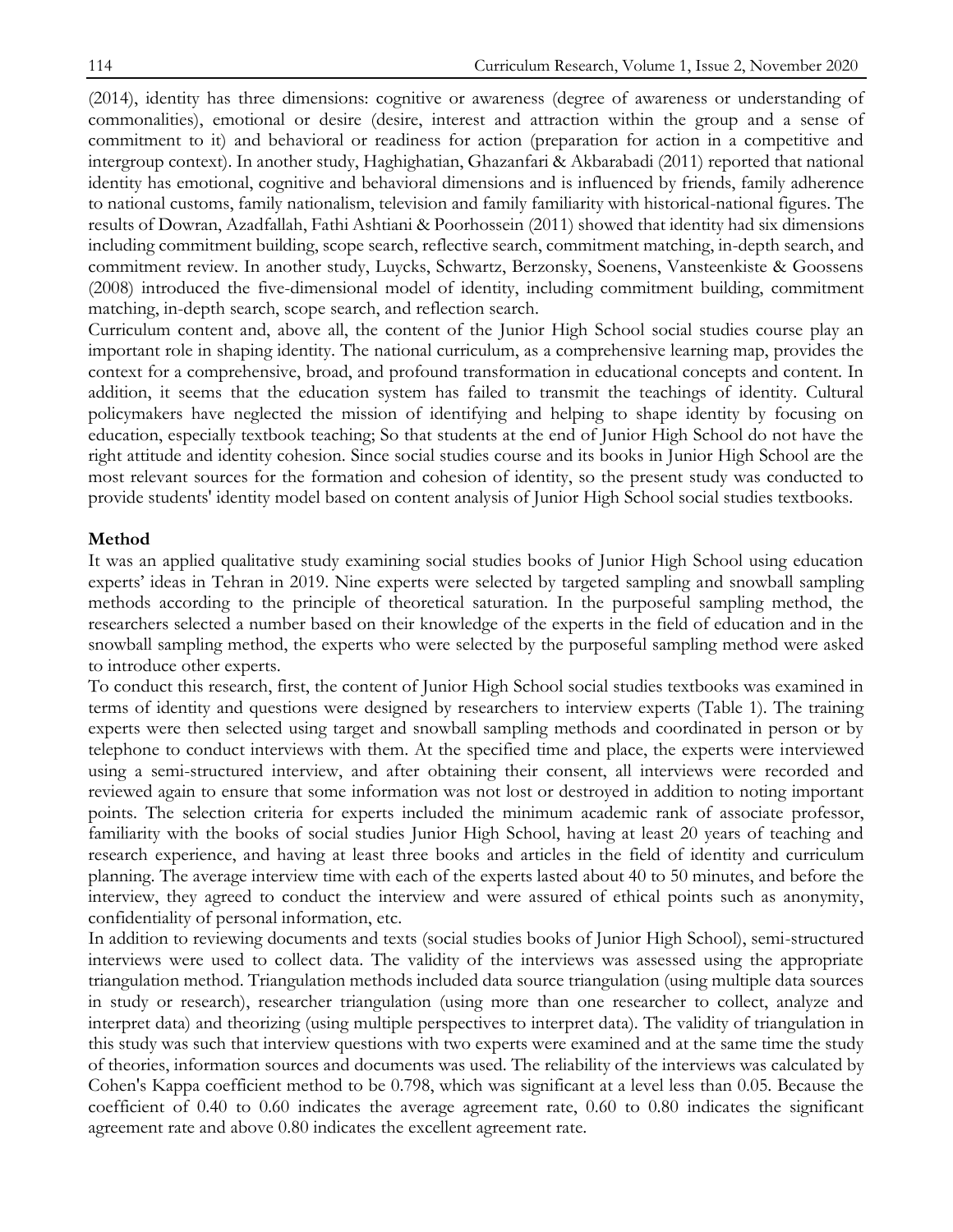| Table 1. Expert interview questions |                                                                        |  |  |
|-------------------------------------|------------------------------------------------------------------------|--|--|
| N                                   | Items                                                                  |  |  |
|                                     | What are the components of students' identities based on Junior High   |  |  |
|                                     | School social studies textbooks?                                       |  |  |
| 2                                   | What are the factors influencing the formation of students' identities |  |  |
|                                     | based on Junior High School social studies textbooks?                  |  |  |
|                                     | What are the effective barriers and challenges in shaping students'    |  |  |
| 3                                   | identities?                                                            |  |  |
| 4                                   | To which components of students' identity does the Junior High School  |  |  |
|                                     | social studies textbooks pay attention?                                |  |  |
| 5                                   | What components should Junior High School social studies textbooks     |  |  |
|                                     | pay more attention to in shaping students' identities?                 |  |  |
|                                     | What consequences can be expected if the content of Junior High School |  |  |
| 6                                   | social studies textbooks is properly designed?                         |  |  |

Data obtained from reviewing Junior High School social studies textbooks and interviews with experts were analyzed using open, axial and selective coding methods.

Findings

The sample of the study was 9 people with an average age of 53.62 years for whom the number and frequency of demographic information including gender, academic rank and work experience were presented in Table 2.

| DOONS OF JULIOL FIIGHT OCHOOL |                        |   |                   |                                 |
|-------------------------------|------------------------|---|-------------------|---------------------------------|
| Variable                      | Level                  | N | Frequency percent | Cumulative<br>frequency percent |
| Gender                        | Male                   | 6 | $66/67$ %         | $66/67$ %                       |
|                               | Female                 | 3 | $33/33$ %         | $100\%$                         |
| Academic rank                 | Associate<br>Professor | 2 | $22/22$ %         | 22/22?                          |
|                               | Full Professor         |   | 77/78             | $100\%$                         |
| Teaching<br>experience        | 25-21 years            |   | $44/44$ .         | $44/44$ .                       |
|                               | $30-26$ years          |   | $55/56$ %         | $100\%$                         |

**Table 2.** Results of open, axial and selective identity coding based on content analysis of social studies books of Junior High School

As can be seen in Table 2, most of the interviewees were male participants (66.67%) with a university degree of full professor (77.78%) and teaching experience of 26-30 years (55.56%). The results of open, axial and selective identity coding based on the content analysis of Junior High School social studies textbooks were presented in Table 3.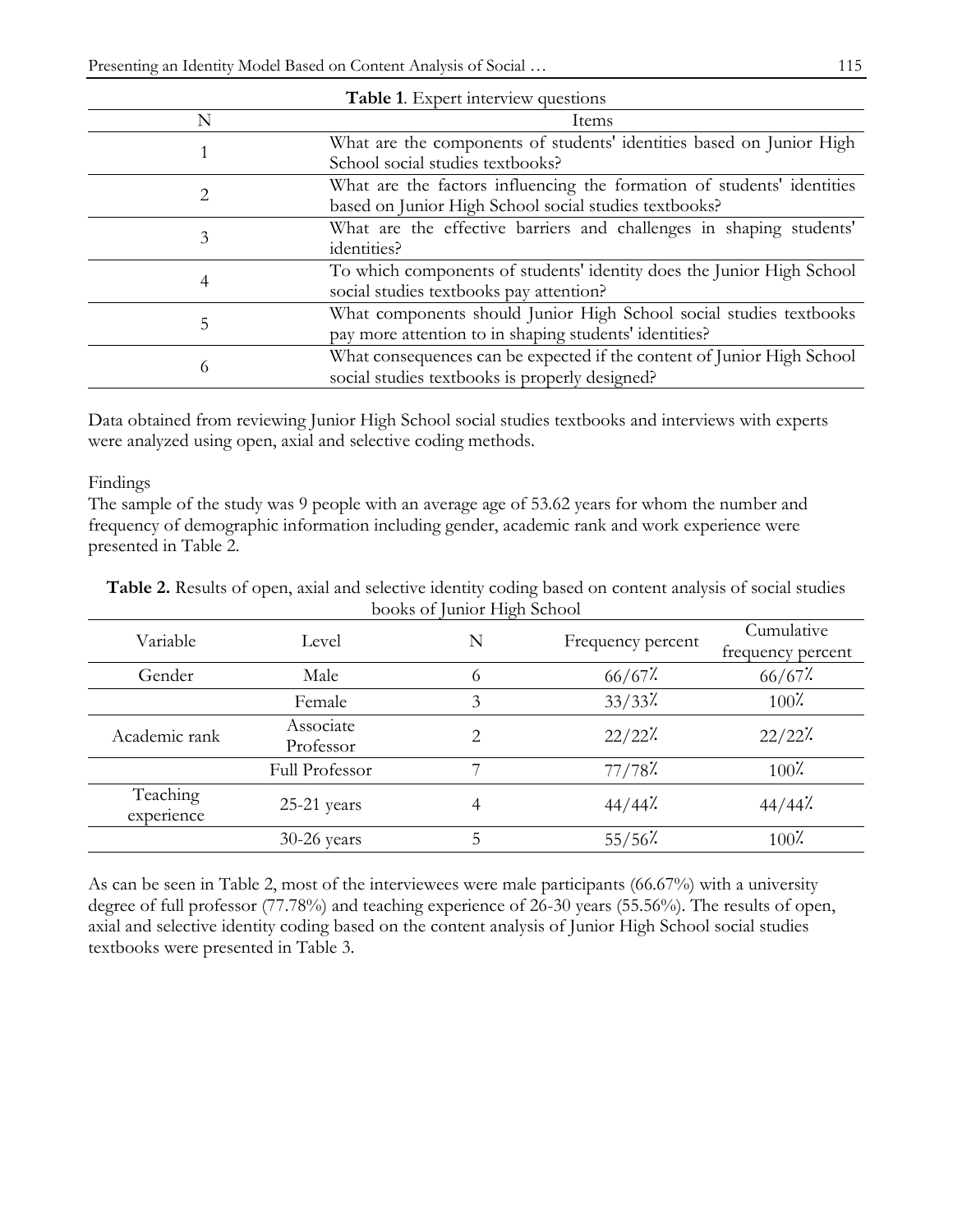| Selective coding | Axial coding            | Open coding                                                          |
|------------------|-------------------------|----------------------------------------------------------------------|
| (Category)       | (Component)             | (Index)                                                              |
| The identity of  | Society and social      | .11Social context, 2. Relationship with others, 3. Mutual and        |
| Junior High      | relations               | appropriate relations with others, 4. Position and context of        |
| School students  |                         | society, 5. Presence in society, 6. Impact of social relations, 7.   |
|                  |                         | Social context, 8. Relationships in society and 9 Cultural issues of |
|                  |                         | society                                                              |
|                  | Family and              | .1Parent interaction, 2. Parents' attitudes, 3. Parents' and         |
|                  | parents                 | teachers' behavior, 4. Family impact, 5. Lifestyle, 6. Family        |
|                  |                         | presence, and 7. Family interaction                                  |
|                  | Mass media              | .1 Mass media, 2. Influence of cyberspace, 3. Mass media and 4.      |
|                  |                         | Mass media programs                                                  |
|                  | Age                     | .1 Age growth and 2. Age trends and conditions                       |
|                  | School                  | .1school, 2. school attendance and 3. school impact                  |
|                  | <b>Education System</b> | .1Challenge of the educational system, 2. Impact of the              |
|                  |                         | educational system, 3. Content of the textbook, 4. Relationship      |
|                  |                         | with the educational system, 5. Scoring system of the educational    |
|                  |                         | system, 6. Fluctuations of the educational system, 7. Content of     |
|                  |                         | the lesson and 8. Impact of education                                |
|                  | Career future           | .1Job position, 2. Work environment and location, and 3. Job         |
|                  |                         | ambiguities                                                          |
|                  | Character               | .1the person herself, 2. the personality of the person and 3. the    |
|                  |                         | influence of the personality                                         |
|                  | teachers                | .1 Modeling from the teacher, 2. Getting used to the teacher, 3.     |
|                  |                         | Teacher as a model, 4. Modeling from teachers, 5. Direct effect      |
|                  |                         | of teacher behavior and 6. Teacher behavior                          |

**Table 3**. Results of open, axial and selective identity coding based on the content analysis of social studies books of Junior High School

As can be seen in Table 3, the identity model based on content analysis of the social studies books of Junior High School had one category, 9 components and 45 indicators; So that the components of this model included society and social relations (with 9 indicators), family and parents (with 7 indicators), mass media (with 4 indicators), age (with 2 indicators), school (with 3 indicators), educational system (with 8 indicators), career future (with 3 indicators), personality (with 3 indicators) and teachers (with 6 indicators). Identity model based on content analysis of Junior High School social studies textbooks is presented in Figure 1.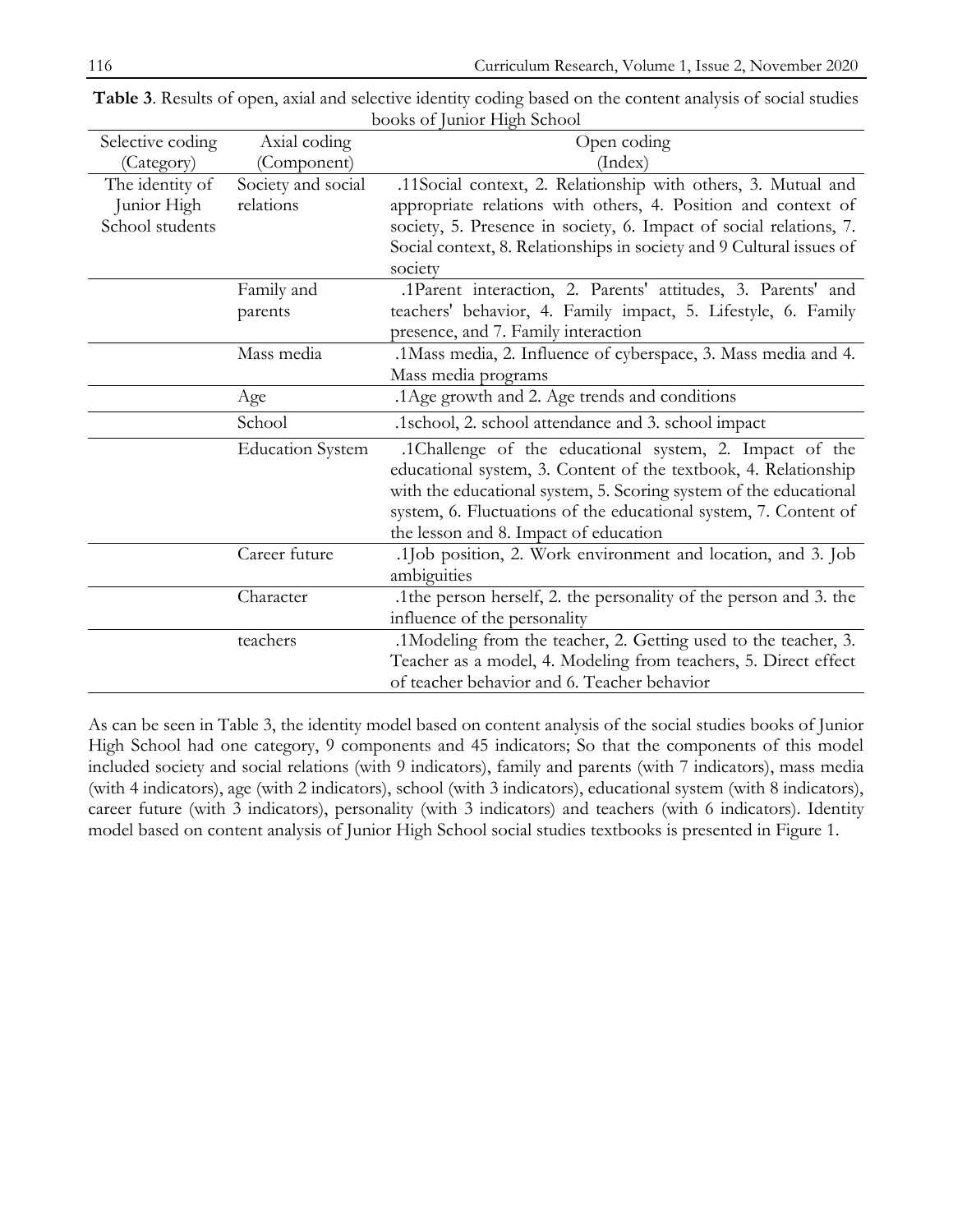

**Figure 1**. Identity model based on content analysis of social studies books Junior High School

#### **Discussion**

Social studies course is one of the courses that, if properly designed, can play an effective role in shaping and establishing the identity and personality of students. Identity is a social matter and finds meaning in relation to society and others, and its formation or change depends on various factors and conditions at the micro and macro levels. As a result, the present study was conducted to present the identity model of students based on content analysis of the social studies books of Junior High School.

The findings of this study were in line with the findings of Abas Hashemi et al. (2020), Babaie et al. (2019), Imamura & Zhang (2014), Haghighatian et al. (2011), Dowran et al. (2011) and Luycks et al. (2008). Identity model based on content analysis of social studies books of Junior High School showed 45 indicators, 9 components including society and social relations, family and parents, mass media, age, school, education system, career future, personality and teachers and one category of identity. In the following, the nine effective components of identity are described and interpreted.

Regarding the role of society and social relations, it can be said that the formation of identity is something that is constantly emphasized by tools such as newspapers, television and the educational system. Today, in the age of globalization, identity is emerging in a way of life, and one of the important features of globalization is the use of information and communication technologies that have a great impact on the formation and consolidation of identity. In other words, the more people are aware of the news of their place of residence, country and world and use mass media, the more their identity moves towards transformation, renewal and globalization. Regarding the influence of family and parents in the formation of identity, it can be said that the family is assumed as a system in which the changes of each component are related to the changes of other components. Thus, the changes and developments of adolescence, which in many cases are serious and widespread, can also cause crisis in the family, but what can bring the family system back to balance is how family members respond to the changes in adolescence. Understanding that the changes and developments of adolescence and some serious behavioral characteristics and in addition the oppositions and arguments of adolescents are natural features of the development of this period, not due to rebellion, disobedience and restraint can have a positive effect on the formation of adolescents' identities. In this regard, respect for the adolescent's sense of independence, attention to abilities, the use of appropriate communication patterns, refusal to make decisions for him and his participation in decision-making can be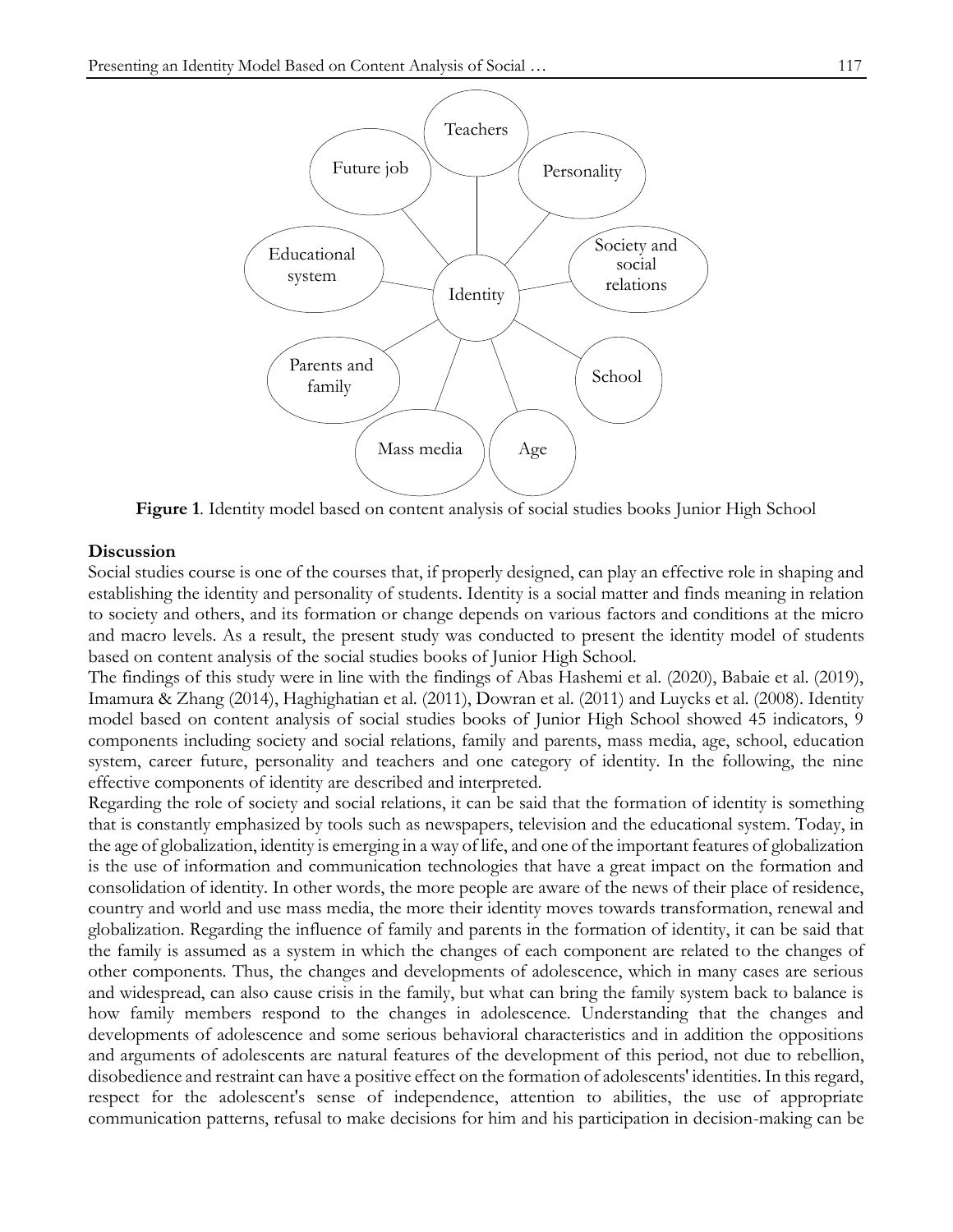effective. Regarding the mass media, it can be said that the media, especially electronic media, due to their capabilities and functions, can be used to maintain mental health and as one of the facilitators of identification for young people and adolescents.

On the other hand, these tools and tools can cause the crisis of identity and alienation of people from their values, beliefs and cultures. As a result, on the one hand, these devices can improve the formation and consolidation of identity, and on the other hand, they can prevent it. Regarding age, it can be said that the age and intellectual development of students and their conditions and characteristics in each period of their calendar growth can play an effective role in adapting students to the changing living conditions of today and the many challenges they face which provide the context for the formation and shaping of identity.

Regarding the school, it can be said that as long as children and adolescents cannot tolerate school and have a positive orientation and desire for it, trying to learn and shape their identity will be fruitless. Students who are emotionally vulnerable cannot be forced to participate in school activities unless the student himself or herself is interested in school or the school is so attractive to him or her that the person is interested in it. Therefore, the school can play an effective role in shaping the identity of students by being attractive and up-to-date and providing up-to-date information, knowledge and skills. Regarding the impact of the educational system, it can be said that the importance of the educational system in today's world is such that many sociologists consider it the most important institution in building a successful society. Unfortunately, rapid change and sometimes political decisions always cast a heavy shadow over this institution, while changes in this institution must be very measured and thoughtful. Because the formation of identity, although it starts from the family, but finds consistency and direction in the educational system. Identity formation means that an individual is influenced by knowledge, values, norms, skills and social attitudes, and their combination enables the individual to interact with groups and individuals in society.

Regarding the future of the job, it can be said that having a job that has a social value and can be done well helps a person to have a sense of security and a stable identity. Conversely, if society treats people in a way that does not require them and employment is not possible, they will feel doubt and frustration. These people are likely to become confused in their identities and in some cases even turn to crime, drop out of school and find a negative identity. Regarding personality, it can be said that some factors in the inner dimension of people determine what spiritual characteristics, interests and desires they have. Perhaps it is appropriate to interpret that beliefs, feelings and spirit of man and his background and behavioral and social background are the constituent factors and the main foundations of one's identity that limit man in their form. Therefore, it is necessary to live in the path of perfection to have a perfectionist identity in order to create the possibility of value behaviors and beliefs and perfectionist thoughts in human beings. Regarding the role of teachers in shaping identity, it can be said that the realization of students' educational goals depends to a large extent on the behavior and actions of teachers. In the Islamic education system, like the education system of our country, there is a lot of emphasis on the purity and fairness of the teacher and his beauty with moral qualities. The behavior and actions of the teachers themselves must be appropriate and pleasing in order for their actions to be effective in addition to his words. In fact, having good morals can be a confirmation factor on teachers' speech with its good deeds and the effect can be done more quickly and accurately.

The first limitation of this research esd the limitation of research to social studies books of Junior High School, which makes it a challenge to generalize the results to other courses. Also, in the present study, nine components for identity were identified based on content analysis of social studies books and interviews with experts, and perhaps, if other methods such as comparative studies are used to identify components of identity, other components can be achieved. Doing this research on social studies textbooks of other courses and other grades can help identify the components that affect identity and design programs to improve it. Given the role and importance of identity in the future of students and the future and position of the country among other countries, it is recommended that all teachers hold a course or workshop on identity. Moreover, according to the identity model of the present study, professionals and educational planners can design content to improve students' identities and include them in social studies textbooks. In addition, the level of attention to the components of identity in social studies books and even other courses should be examined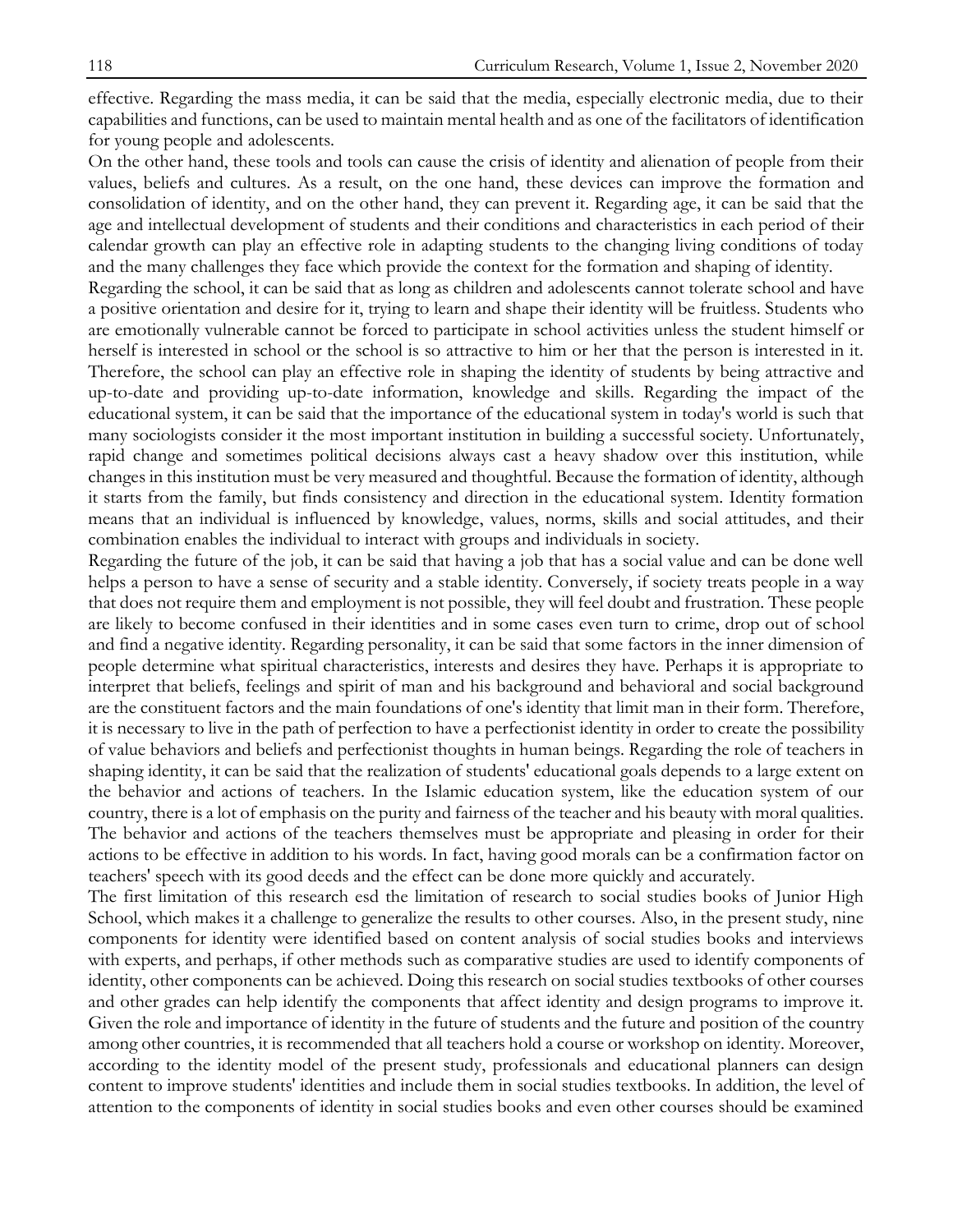#### **References**

- Abas Hashemi T, Sharifi A, Imani MN. (2020). A model for the development of multicultural identity in elementary students based on foundation- data theory. Jundishapur Education Development Journal, 11(2), 11-27.
- Babaie E, Bakhshian F, Karimian A, Saadatmehr R. (2019). Factors related to the self-identification of high school students in Mazandaran province, Iran. Scientific Journal of School of Public Health and Institute of Public Health Research, 17(3), 307-316.
- Browne C, Wall P, Batt S, Bennett R. (2018). Understanding perceptions of nursing professional identity in students entering an Australian undergraduate nursing degree. Nurse Educational in Practice, 32, 90-96.
- Cheah CSL, Gursoy H, Balkaya-Ince M. (2021). Parenting and social identity contributors to character development in Muslim American adolescents. International Journal of Intercultural Relations, 81, 68- 78.
- Clayton HB, Andrzejewski J, Johns M, Lowry R, Ashley C. (2019). Does the association between substance use and sexual risk behaviors among high school students vary by sexual identity? Addictive Behaviors, 93, 122-128.
- Dowran B, Azadfallah P, Fathi Ashtiani A, Poorhossein R. (2011). Evaluation of the six dimension model of identity formation process. Journal of Psychology, 15(3), 302-318.
- Haghighatian M, Ghazanfari A, Akbarabadi P. (2011). [Selected social factors affecting Esfahani youths'](https://jas.ui.ac.ir/article_18216_7394585d25ad6fb3fbb1e226a9113d74.pdf?lang=en)  [national identity.](https://jas.ui.ac.ir/article_18216_7394585d25ad6fb3fbb1e226a9113d74.pdf?lang=en) Journal of Applied Sociology, 22(1), 71-82.
- Hu Y, Dai K. (2021). Foreign-born Chinese students learning in China: (Re)shaping intercultural identity in higher education institution. International Journal of Intercultural Relations, 80, 89-98.
- Imamura M, Zhang YB. (2014). Functions of the common ingroup identity model and acculturation strategies in intercultural communication: American host nationals' communication with Chinese international students. International Journal of Intercultural Relations, 43(2), 227-238.
- Kessler R, Hinkle BT, Moyers A, Silverberg B. (2020). Adolescent sexual health: Identity, risk, and screening for sexually transmitted infections. Primary Care: Clinics in Office Practice, 47(2), 367-382.
- Khabazi E, Banisi P. (2019). Development of students' identity model in order to design the content of textbooks. Quarterly Journal of Educational Leadership & Administration, 13(2), 69-86.
- Luyckx K, Goossens L, Soenens B, Beyers W. (2006). Unpacking commitment and exploration: Preliminary validation of an integrative model of late adolescent identity formation. Journal of Adolescence, 29(3), 361-378.
- Luyckx K, Schwartz SJ, Berzonsky MD, Soenens B, Vansteenkiste M, Goossens L. (2008). Capturing ruminative exploration: Extending the four-dimensional model of identity formation in late adolescence. Journal of Research in Personality, 42(1), 58-82.
- Metzger ML, Duening TN. (2021). Exploring the use of virtues to facilitate identity construction among management students. European Management Journal, 39(1), 109-117.
- Penner F, Gambin M, Sharp C. (2019). Childhood maltreatment and identity diffusion among inpatient adolescents: The role of reflective function. Journal of Adolescence, 76, 65-74.
- Pourshokri A, Sharifian F, Nasr Esfahani A. (2020). [Content analysis of social studies books at middle](http://rjnsq.sinaweb.net/article_104617_ab5f66ae2fcdec049ec89e30368dc22f.pdf?lang=en)  [schools: Cultural heritage components in focus.](http://rjnsq.sinaweb.net/article_104617_ab5f66ae2fcdec049ec89e30368dc22f.pdf?lang=en) National Studies, 21(81), 27-46.